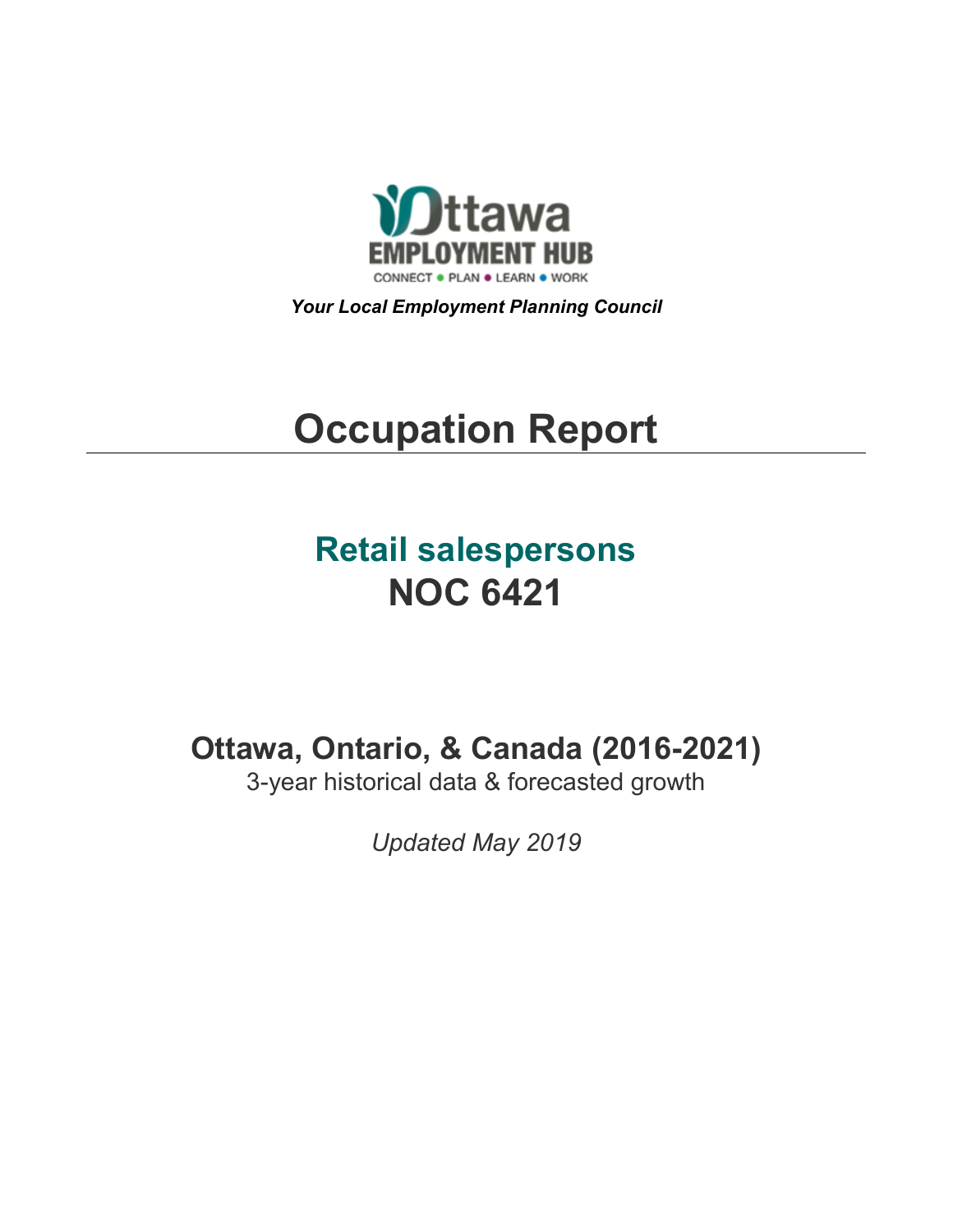

|  | <b>Retail salespersons</b> |
|--|----------------------------|
|  |                            |

**Retail salespersons Ottawa Outlook**

NOC **6421** Limited  $\overrightarrow{A}$  Fair  $\overrightarrow{A}$  **Good** 

*Based on past and forecasted growth.*

#### **A Local Snapshot**

- Employment in this occupation **increased in Ottawa from 2016 to 2018** (**1.9%**); it is forecast to **increase an additional 3.6%** over the next three years.
- **8.5%** were **unemployed in Ottawa in 2016; 18 (0.1%)** of those in this occupation were **self-employed**.
- **Median hourly wage** for this occupation was **\$13.86**.
- **18.8%** of the 2018 jobs were in the **Clothing stores** industry sector.
- Ottawa has a **slightly lower share of this occupation** than the nation.
- **Provincially**, this occupation showed an increase from 2016 to 2018 (**2.6%**); it is expected to increase an additional **4.0%** over the next three years.
- In contrast to Ottawa Employment Hub's forecast ranking for this occupation, *Canada Job Bank*  forecasted **fair** employment potential for this occupation in Ottawa from 2018-2020.

#### **Overview**

| <b>Ottawa Jobs (2018)</b>          |      | <b>17,576</b> $($    |         |  |  |
|------------------------------------|------|----------------------|---------|--|--|
| 2016 Ottawa Unemployment Rate      | 8.5% | Ontario              | $7.4\%$ |  |  |
| Location Quotient to Nation (2018) | 0.92 |                      |         |  |  |
| Change in Jobs (2016 - 2018)       | 1.9% | $(2018 - 2021)$ 3.6% |         |  |  |

*NOTE: Location quotient (LQ) is a way of quantifying how concentrated a particular occupation is in a region compared to the nation or province. A quotient of 1.00 means Ottawa has the same share of the occupation as the nation/province. A quotient higher than 1.00 means Ottawa has a greater share, and lower than 1.00 means Ottawa's share is lower than the average.*

### **OTTAWA | Percentile Earnings** *(not including self-employed)*



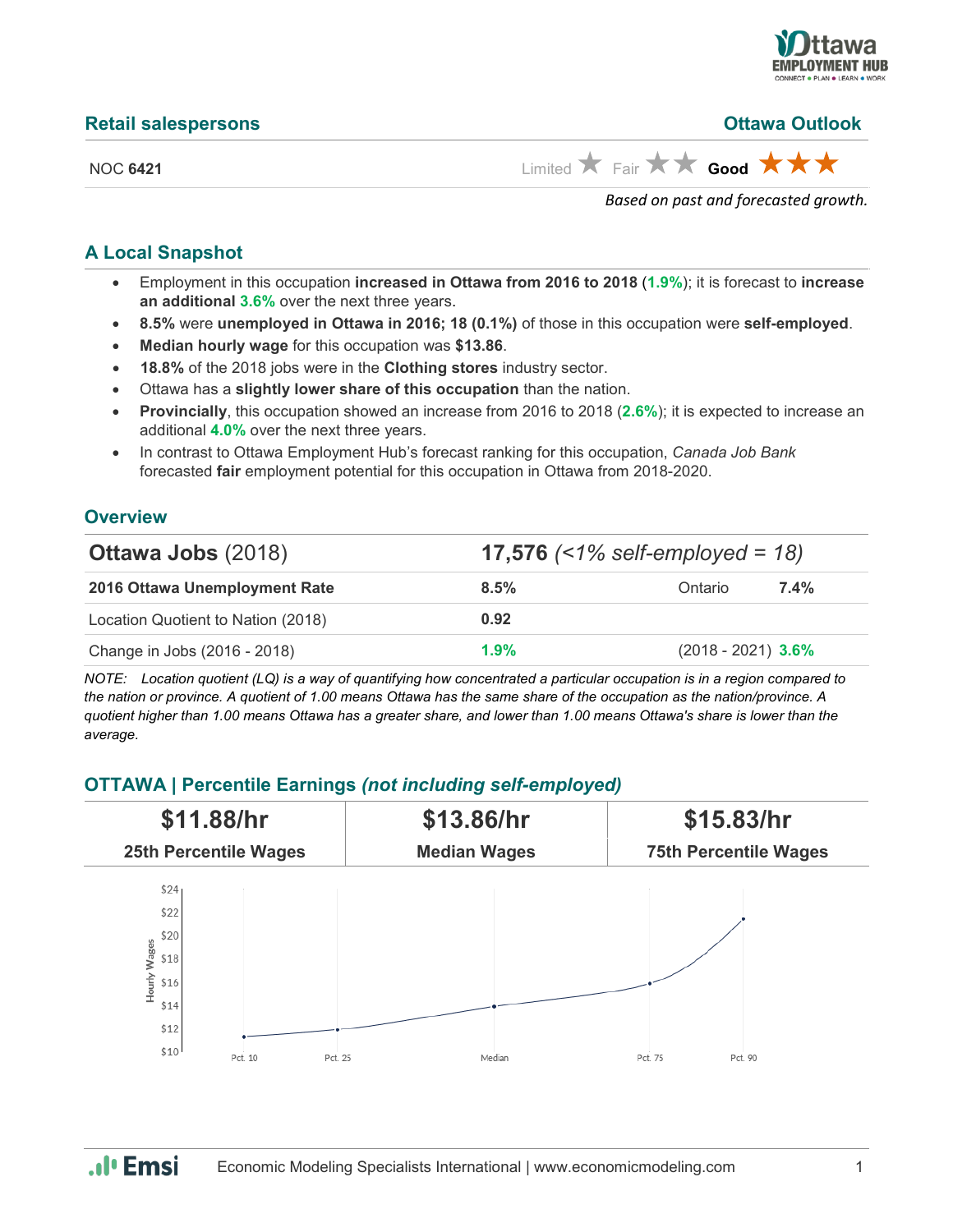

# **Ottawa | Growth**

| 17,241      | 18,212           | 971                | 5.6%                 |
|-------------|------------------|--------------------|----------------------|
| $2016$ Jobs | <b>2021 Jobs</b> | Change (2016-2021) | % Change (2016-2021) |

# **Regional Trends**



|           | <b>Region</b> |               | <b>2016 Jobs</b> | 2021 Jobs      | Change | % Change |
|-----------|---------------|---------------|------------------|----------------|--------|----------|
|           | <b>Ottawa</b> |               | 17,241           | 18,212         | 971    | 5.6%     |
|           | Ontario       |               | 224,369          | 239,462        | 15,093 | 6.7%     |
|           | Canada        |               | 585,414          | 614,820        | 29,406 | 5.0%     |
|           |               | <b>Ottawa</b> |                  | <b>Ontario</b> |        | Canada   |
| 2016 Jobs |               | 17,241        |                  | 224,369        |        | 585,414  |
| 2017 Jobs |               | 17,312        |                  | 226,169        |        | 588,358  |
| 2018 Jobs |               | 17,576        |                  | 230,274        |        | 595,395  |
| 2019 Jobs |               | 17,822        |                  | 233,788        |        | 602,783  |
| 2020 Jobs |               | 18,043        |                  | 236,978        |        | 609,613  |
| 2021 Jobs |               | 18,212        |                  | 239,462        |        | 614,820  |

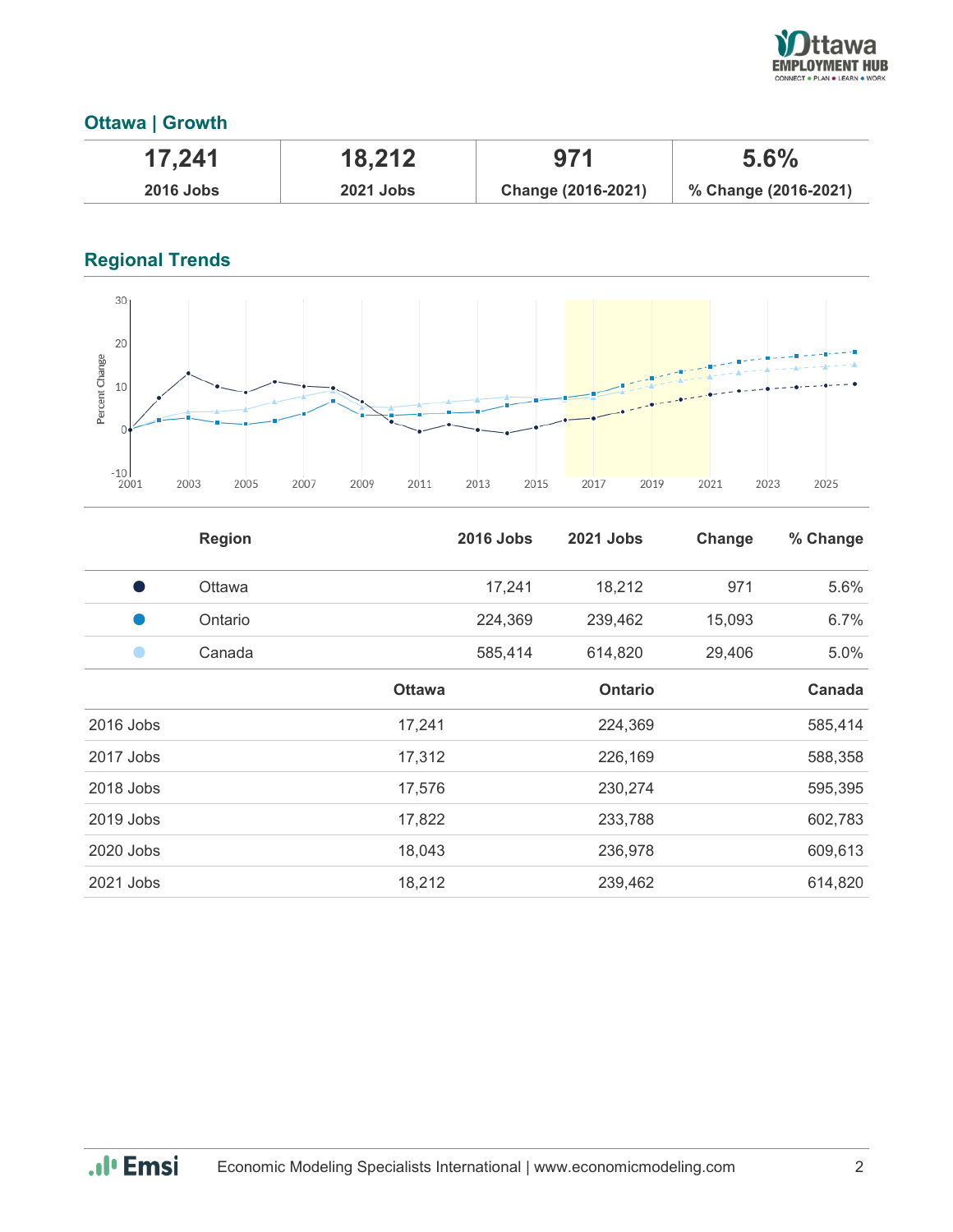

#### **Ottawa | Industries Employing this Occupation**

| <b>Industry</b>                                     | <b>Occupation</b><br>Jobs in<br><b>Industry</b><br>(2018) | $%$ of<br><b>Occupation</b><br>in Industry<br>(2018) | % of Total<br>Jobs in<br><b>Industry</b><br>(2018) |
|-----------------------------------------------------|-----------------------------------------------------------|------------------------------------------------------|----------------------------------------------------|
| Clothing stores                                     | 3,297                                                     | 18.8%                                                | 51.7%                                              |
| Sporting goods, hobby and musical instrument stores | 1.174                                                     | 6.7%                                                 | 43.8%                                              |
| Other general merchandise stores                    | 975                                                       | 5.5%                                                 | 20.7%                                              |
| Grocery stores                                      | 959                                                       | 5.5%                                                 | 9.7%                                               |
| Building material and supplies dealers              | 909                                                       | 5.2%                                                 | 28.3%                                              |

*NOTE: Inverse staffing patterns provides a table of percentages that shows how regional occupations are divided up among regional industries. For example, an inverse staffing pattern for registered nurses may show that 70% of RNs are employed by hospitals, 10% by local government (i.e., public schools), 10% by nursing homes, and 10% by offices of physicians.*

#### **Educational programs and completions in Ottawa** *(public institutions only***)**

| Programs (2016) |                                                                  | 96<br><b>Completions (2016)</b> |  |
|-----------------|------------------------------------------------------------------|---------------------------------|--|
|                 |                                                                  |                                 |  |
| 52.19           | Specialized sales, merchandising and<br>marketing operations     |                                 |  |
| 52.18           | General sales, merchandising and related<br>marketing operations |                                 |  |

*NOTE: EMSI Analyst uses Statistics Canada's PSIS data to compile completions for postsecondary programs offered in Canada, classified by the 2016 CIP codes. 2016 data includes those who graduated in spring 2017.*



#### **Job Postings by Month**

*NOTE: Based on newly published job postings first found between January 01, 2018 and December 31, 2018 AND location is Ottawa Census Sub-division, Vicinity Jobs.*